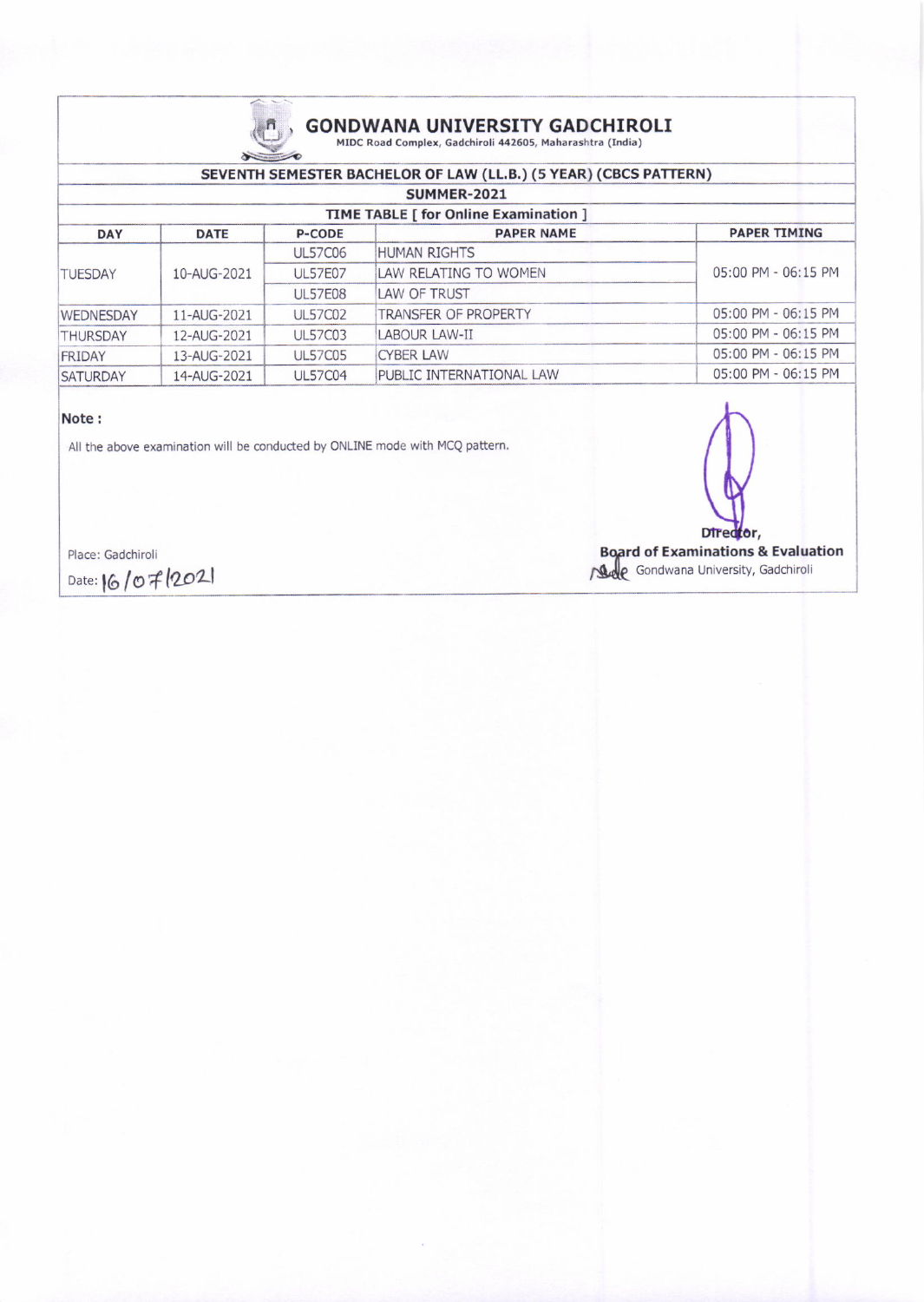

# **GONDWANA UNIVERSITY GADCHIROLI**<br>MIDC Road Complex, Gadchiroli 442605, Maharashtra (India)

|                  |             |               | SEVENTH SEMESTER BACHELOR OF LAW (LL.B.) (5 YEARS) (CGS PATTERN)<br><b>SUMMER-2021</b> |                     |
|------------------|-------------|---------------|----------------------------------------------------------------------------------------|---------------------|
|                  |             |               | <b>TIME TABLE [ for Online Examination ]</b>                                           | <b>PAPER TIMING</b> |
| <b>DAY</b>       | <b>DATE</b> | <b>P-CODE</b> | <b>PAPER NAME</b>                                                                      | 05:00 PM - 06:15 PM |
|                  | 10-AUG-2021 | <b>LLB472</b> | HUMAN RIGHTS                                                                           | 05:00 PM - 06:15 PM |
| <b>TUESDAY</b>   | 11-AUG-2021 | <b>LLB473</b> | TRANSFER OF PROPERTY                                                                   | 05:00 PM - 06:15 PM |
| <b>WEDNESDAY</b> | 12-AUG-2021 | <b>LLB471</b> | <b>LABOUR LAW-I</b>                                                                    |                     |
| THURSDAY         |             | <b>LLB474</b> | <b>CYBER LAW</b>                                                                       | 05:00 PM - 06:15 PM |
| FRIDAY           | 13-AUG-2021 |               | PUBLIC INTERNATIONAL LAW                                                               | 05:00 PM - 06:15 PM |
| SATURDAY         | 14-AUG-2021 | <b>LLB475</b> |                                                                                        | 05:00 PM - 06:15 PM |
| <b>TUESDAY</b>   | 17-AUG-2021 | <b>LLB476</b> | SOCIOLOGY-II                                                                           |                     |

#### Note:

All the above examination will be conducted by ONLINE mode with MCQ pattern.

Director,

Board of Examinations & Evaluation

Place: Gadchiroli Date: 16/07/2021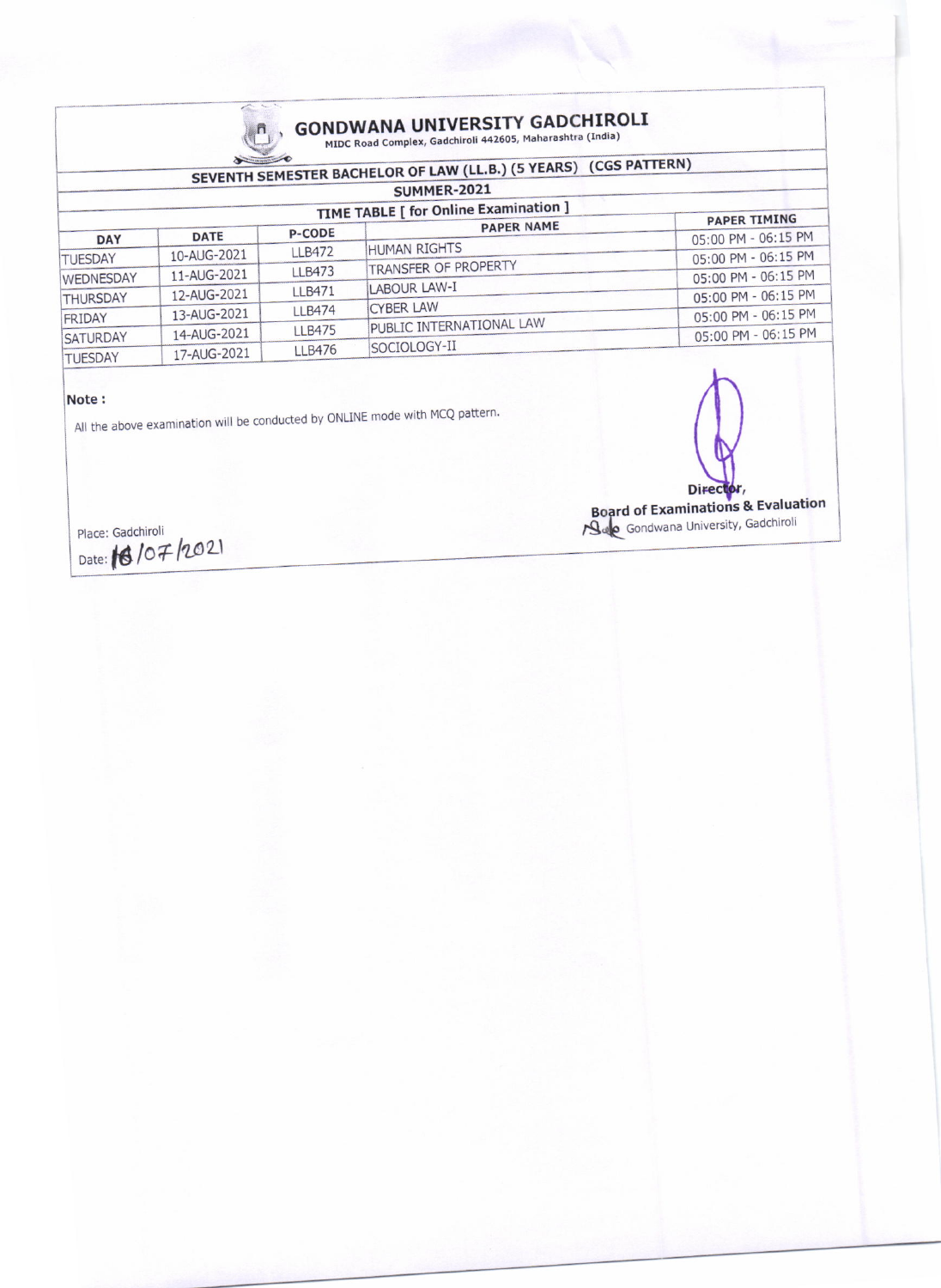

# $\textbf{GONDWANA}\text{ UNIVERSITY GADCHIROLI}\\ \textbf{MIDC Road Complex, Gaddchiroli 442605, Maharashtra (India)}$

### EIGHTH SEMESTER BACHELOR OF LAW (LL.B.) (5 YEAR) (CBCS PATTERN)

| SUMMER-2021                           |                |                                                                      |                     |  |  |  |  |  |
|---------------------------------------|----------------|----------------------------------------------------------------------|---------------------|--|--|--|--|--|
| TIME TABLE [ for Online Examination ] |                |                                                                      |                     |  |  |  |  |  |
| <b>DATE</b>                           | <b>P-CODE</b>  | <b>PAPER NAME</b>                                                    | <b>PAPER TIMING</b> |  |  |  |  |  |
| 10-AUG-2021                           | <b>UL58C02</b> | CIVIL PROCEDURE CODE & LIMITATION ACT                                | 10:00 AM - 11:15 AM |  |  |  |  |  |
| 11-AUG-2021                           | <b>UL58C03</b> | CRIMINAL PROCEDURE CODE                                              | 10:00 AM - 11:15 AM |  |  |  |  |  |
| 12-AUG-2021                           | <b>UL58C04</b> | LAW OF EVIDENCE                                                      | 10:00 AM - 11:15 AM |  |  |  |  |  |
| 13-AUG-2021                           | <b>UL58C05</b> | <b>INCOME TAX</b>                                                    | 10:00 AM - 11:15 AM |  |  |  |  |  |
| 14-AUG-2021                           | <b>UL58E07</b> | PENOLOGY PROBATION OF OFFENDERS ACT &<br><b>JUVENILE JUSTICE ACT</b> | 10:00 AM - 11:15 AM |  |  |  |  |  |
|                                       | <b>UL58E08</b> | <b>INSURANCE LAW</b>                                                 |                     |  |  |  |  |  |
| 17-AUG-2021                           | <b>UL58E06</b> | <b>TRIBAL LAW</b>                                                    | 10:00 AM - 11:15 AM |  |  |  |  |  |
|                                       |                |                                                                      |                     |  |  |  |  |  |

### Note:

All the above examination will be conducted by ONLINE mode with MCQ pattern.

Director,

Board of Examinations & Evaluation

Place: Gadchiroli

Date: 16/07/2021